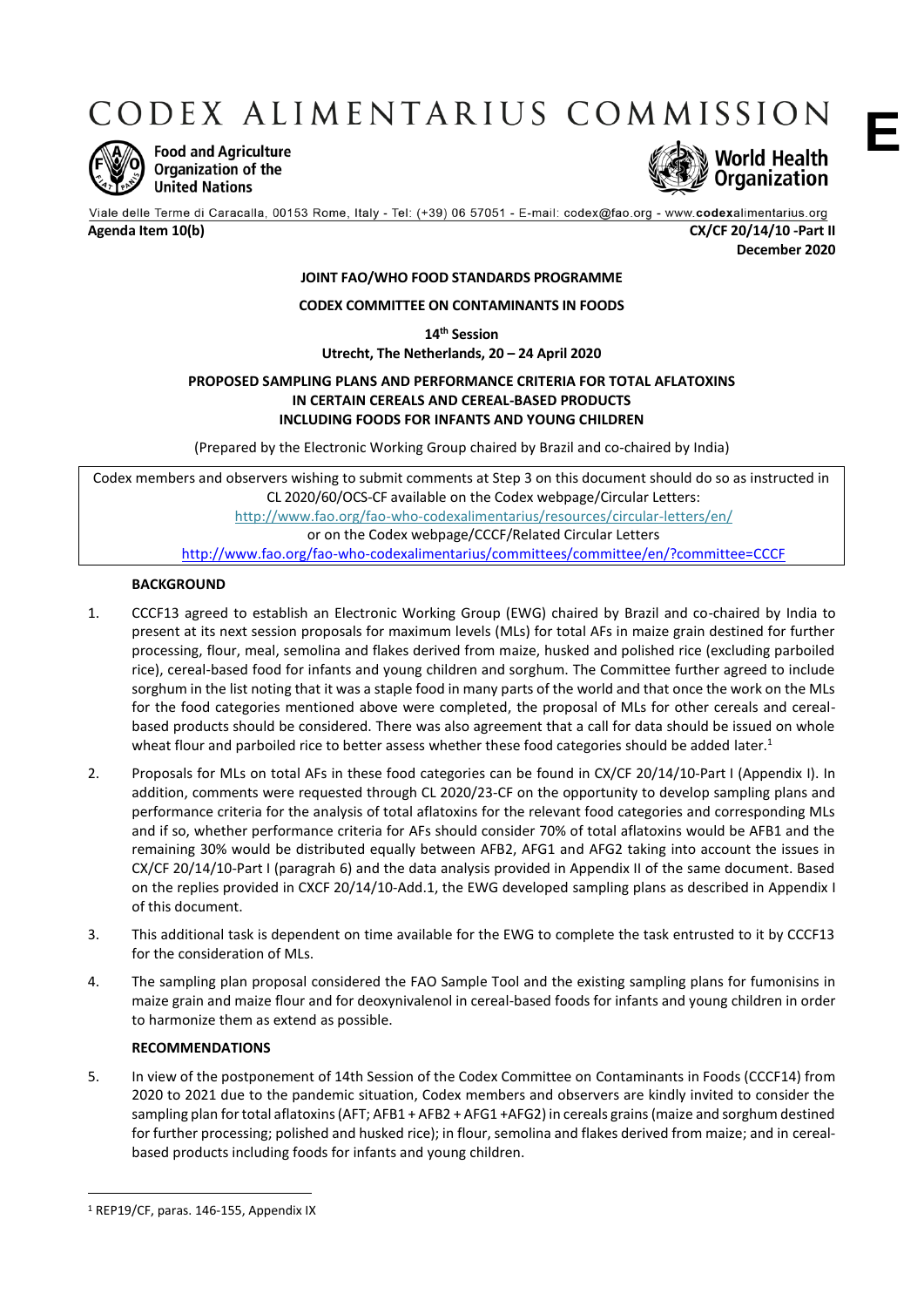- 6. Codex members and observers are invited to consider the sampling plans as contained in Appendix I and provide comments as follows:
	- (a) if a sampling plan for total aflatoxins in AFT; AFB1 + AFB2 + AFG1 +AFG2) in cereals grains (maize and sorghum destined for further processing; polished and husked rice); in flour, semolina and flakes derived from maize; and in cereal-based products including foods for infants and young children should be developed;
	- (b) the attached proposed draft sampling plan for total aflatoxins in AFT; AFB1 + AFB2 + AFG1 +AFG2) in cereals grains (maize and sorghum destined for further processing; polished and husked rice); in flour, semolina and flakes derived from maize; and in cereal-based products including foods for infants and young children.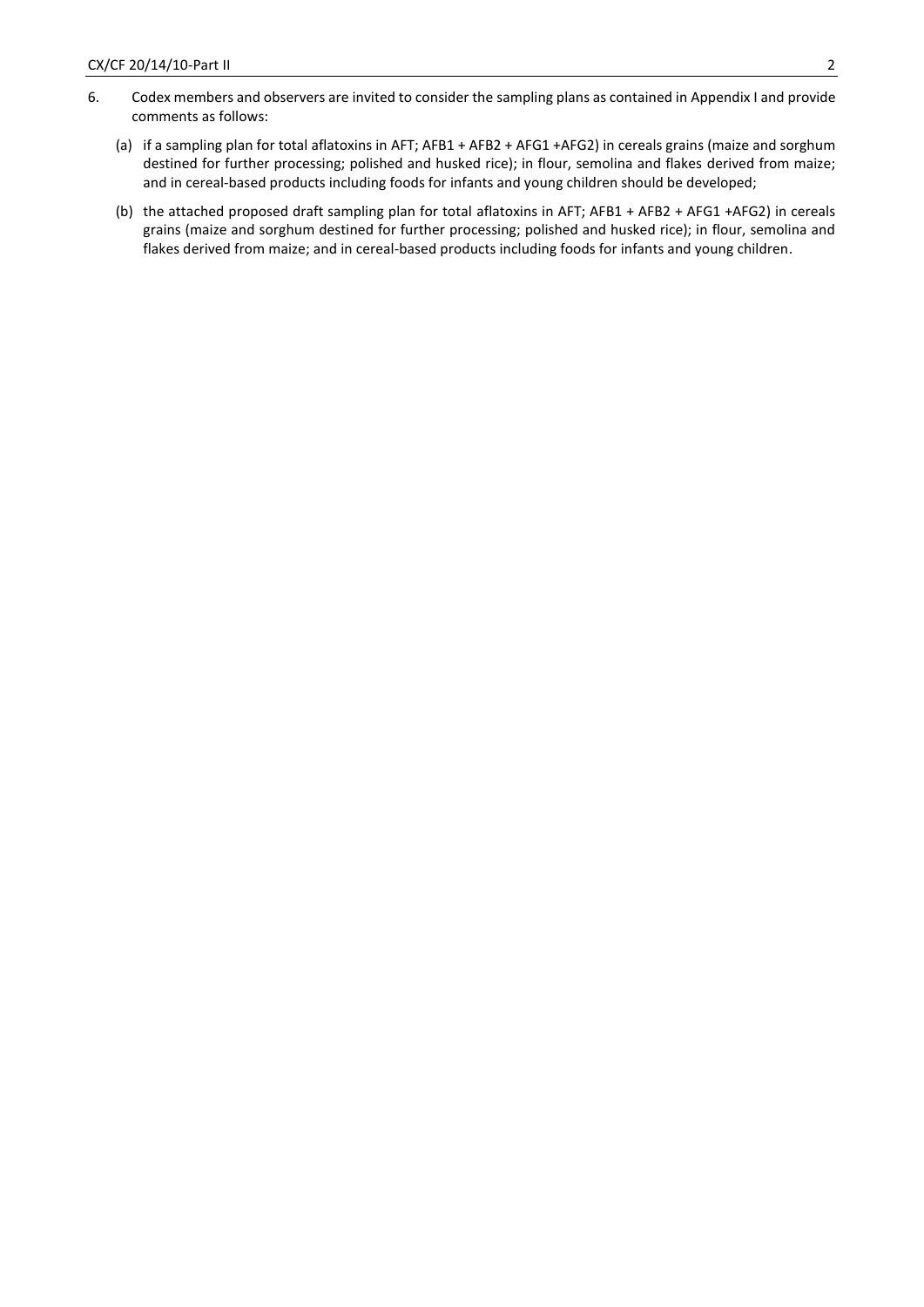# **APPENDIX I**

# **(For comments)**

# **SAMPLING PLAN FOR TOTAL AFLATOXINS (AFT; AFB1 + AFB2 + AFG1 +AFG2) IN CEREALS GRAINS (maize and sorghum destined for further processing; polished and husked rice); FLOUR, SEMOLINA AND FLAKES DERIVED FROM MAIZE; AND CEREAL-BASED PRODUCTS INCLUDING FOODS FOR INFANTS AND YOUNG CHILDREN**

#### **Maize grain destined for further processing**

| Maximum level                | 20 μg/kg AFT or 15 μg/kg AFT                                                                                                                                  |  |  |  |  |
|------------------------------|---------------------------------------------------------------------------------------------------------------------------------------------------------------|--|--|--|--|
| Increments                   | increments of 100 g, depending on the lot weight ( $\geq$ 0.5 tons)                                                                                           |  |  |  |  |
| Sample preparation           | dry grind with a suitable mill (particles smaller than 0.85 mm - 20 mesh)                                                                                     |  |  |  |  |
| Laboratory sample weight     | $\geq 1$ kg                                                                                                                                                   |  |  |  |  |
| Number of laboratory samples |                                                                                                                                                               |  |  |  |  |
| Test portion                 | 50 g test portion                                                                                                                                             |  |  |  |  |
| Method                       | <b>HPLC</b>                                                                                                                                                   |  |  |  |  |
| Decision rule                | If the total aflatoxin-sample test result for the laboratory samples is equal or<br>less than 20 µg/kg / 15 µg/kg, accept the lot. Otherwise, reject the lot. |  |  |  |  |

## **Sorghum grain destined for further processing**

| Maximum level                | 10 μg/kg AFT or 8 μg/kg AFT                                                                                                                                  |  |  |  |
|------------------------------|--------------------------------------------------------------------------------------------------------------------------------------------------------------|--|--|--|
| Increments                   | increments of 100 g, depending on the lot weight ( $\geq$ 0.5 tons)                                                                                          |  |  |  |
| Sample preparation           | dry grind with a suitable mill (particles smaller than 0.85 mm - 20 mesh)                                                                                    |  |  |  |
| Laboratory sample weight     | $\geq 1$ kg                                                                                                                                                  |  |  |  |
| Number of laboratory samples | 1                                                                                                                                                            |  |  |  |
| Test portion                 | 50 g test portion                                                                                                                                            |  |  |  |
| Method                       | <b>HPLC</b>                                                                                                                                                  |  |  |  |
| Decision rule                | If the total aflatoxin-sample test result for the laboratory samples is equal or<br>less than 10 µg/kg / 8 µg/kg, accept the lot. Otherwise, reject the lot. |  |  |  |

# **Husked rice**

| Maximum level                | 20 μg/kg AFT or 15 μg/kg AFT                                                                                                                                  |  |  |  |
|------------------------------|---------------------------------------------------------------------------------------------------------------------------------------------------------------|--|--|--|
| Increments                   | increments of 100 g, depending on the lot weight ( $\geq$ 0.5 tonnes)                                                                                         |  |  |  |
| Sample preparation           | dry grind with a suitable mill (particles smaller than 0.85 mm - 20 mesh)                                                                                     |  |  |  |
| Laboratory sample weight     | $\geq 1$ kg                                                                                                                                                   |  |  |  |
| Number of laboratory samples |                                                                                                                                                               |  |  |  |
| Test portion                 | 50 g test portion                                                                                                                                             |  |  |  |
| Method                       | <b>HPLC</b>                                                                                                                                                   |  |  |  |
| Decision rule                | If the total aflatoxin-sample test result for the laboratory samples is equal or<br>less than 20 µg/kg / 15 µg/kg, accept the lot. Otherwise, reject the lot. |  |  |  |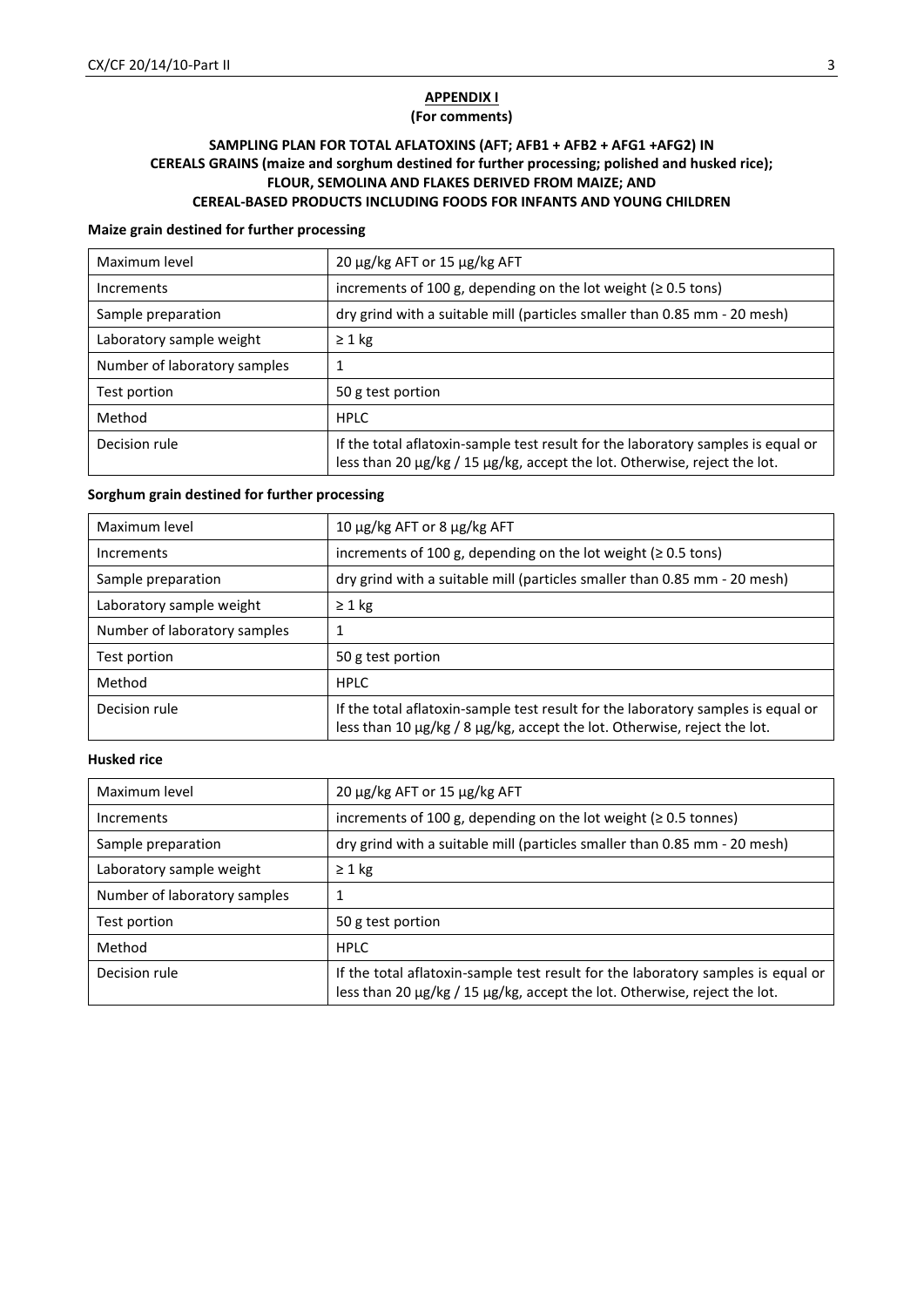# **Polished rice**

| Maximum level                | $8 \mu g/kg$ AFT or 4 $\mu g/kg$ AFT                                                                                                                        |  |  |  |  |
|------------------------------|-------------------------------------------------------------------------------------------------------------------------------------------------------------|--|--|--|--|
| Increments                   | increments of 100 g, depending on the lot weight ( $\geq$ 0.5 tons)                                                                                         |  |  |  |  |
| Sample preparation           | dry grind with a suitable mill (particles smaller than 0.85 mm - 20 mesh)                                                                                   |  |  |  |  |
| Laboratory sample weight     | $\geq 1$ kg                                                                                                                                                 |  |  |  |  |
| Number of laboratory samples | 1                                                                                                                                                           |  |  |  |  |
| Test portion                 | 50 g test portion                                                                                                                                           |  |  |  |  |
| Method                       | <b>HPLC</b>                                                                                                                                                 |  |  |  |  |
| Decision rule                | If the total aflatoxin-sample test result for the laboratory samples is equal or<br>less than 8 µg/kg / 4 µg/kg, accept the lot. Otherwise, reject the lot. |  |  |  |  |

# **Flour, meal, semolina and flakes derived from maize**

| Maximum level                | 15 μg/kg AFT or 10 μg/kg AFT                                                                                                                                  |  |  |  |
|------------------------------|---------------------------------------------------------------------------------------------------------------------------------------------------------------|--|--|--|
| Increments                   | $10 \times 100$ g                                                                                                                                             |  |  |  |
| Sample preparation           | None                                                                                                                                                          |  |  |  |
| Laboratory sample weight     | $\geq 1$ kg                                                                                                                                                   |  |  |  |
| Number of laboratory samples |                                                                                                                                                               |  |  |  |
| Test portion                 | 25 g test portion                                                                                                                                             |  |  |  |
| Method                       | <b>HPLC</b>                                                                                                                                                   |  |  |  |
| Decision rule                | If the total aflatoxin-sample test result for the laboratory samples is equal or<br>less than 15 µg/kg / 10 µg/kg, accept the lot. Otherwise, reject the lot. |  |  |  |

# **Cereal-based foods for infants and young children**

| Maximum level                | 2 μg/kg AFT or 1 μg/kg AFT                                                                                                                                  |
|------------------------------|-------------------------------------------------------------------------------------------------------------------------------------------------------------|
| Increments                   | $10 \times 100$ g                                                                                                                                           |
| Sample preparation           | None                                                                                                                                                        |
| Laboratory sample weight     | $\geq 1$ kg                                                                                                                                                 |
| Number of laboratory samples | 1                                                                                                                                                           |
| Test portion                 | 25 g test portion                                                                                                                                           |
| Method                       | <b>HPLC</b>                                                                                                                                                 |
| Decision rule                | If the total aflatoxin-sample test result for the laboratory samples is equal or<br>less than 2 µg/kg / 1 µg/kg, accept the lot. Otherwise, reject the lot. |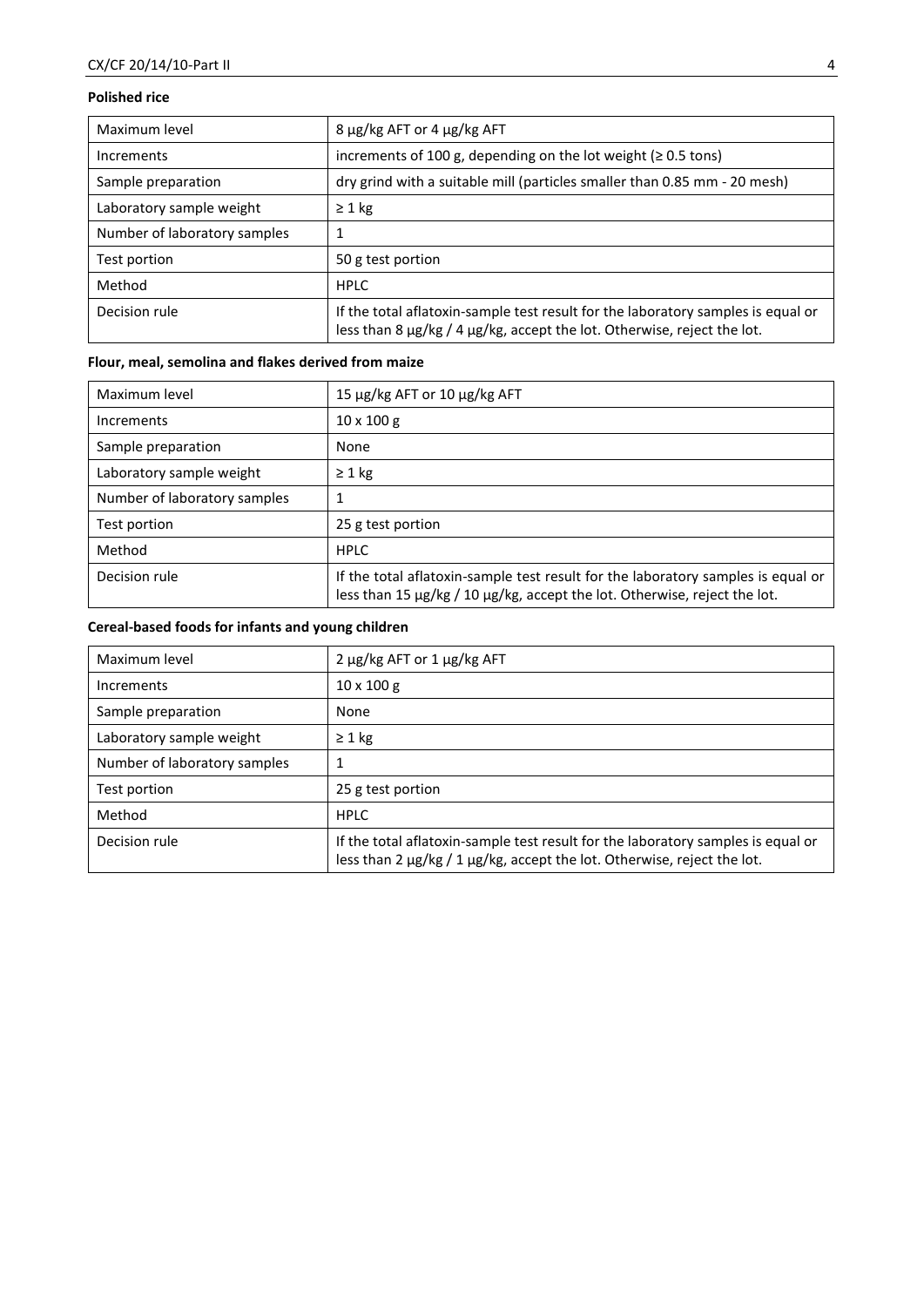## **DEFINITION**

**Lot -** an identifiable quantity of a food commodity delivered at one time and determined by the official to have common characteristics, such as origin, variety, type of packing, packer, consignor, or markings.

**Sublot -** designated part of a larger lot in order to apply the sampling method on that designated part. Each sublot must be physically separate and identifiable.

**Sampling plan -** it is defined by an AFT test procedure and an accept/reject level. An AFT test procedure consists of three steps: sample selection, sample preparation and analysis or AFT quantification. The accept/reject level is a tolerance usually equal to the Codex maximum level (ML).

**Incremental sample –** the quantity of material taken from a single random place in the lot or sublot.

**Aggregate sample -** the combined total of all the incremental samples that is taken from the lot or sublot. The aggregate sample has to be at least as large as the laboratory sample or samples combined.

**Laboratory sample –** the smallest quantity of shelled cereal comminuted in a mill. The laboratory sample may be a portion of or the entire aggregate sample. If the aggregate sample is larger than the laboratory sample(s), the laboratory sample(s) should be removed in a random manner from the aggregate sample in such a way to ensure that the laboratory sample is still representative of the sublot sampled.

**Test portion –** a portion of the comminuted laboratory sample. The entire laboratory sample should be comminuted in a mill. A portion of the comminuted laboratory sample is randomly removed for the extraction of the AFT for chemical analysis.

#### **SAMPLING PLAN DESIGN CONSIDERATIONS**

#### **Material to be sampled**

Each lot of cereal, which is to be examined for AFT, must be sampled separately. Lots larger than 50 tons should be subdivided into sublots to be sampled separately. If a lot is greater than 50 tons, the lot should be subdivided into sublots according to Table 1.

| Lot weight (t)            | <b>Maximum Weight or</b><br>minimum number of<br>sub lots | Number of<br>incremental sample | <b>Minimum laboratory</b><br>Sample Weight (kg) |
|---------------------------|-----------------------------------------------------------|---------------------------------|-------------------------------------------------|
| $\geq 1500$               | 500 tons                                                  | 100                             |                                                 |
| $> 300$ and $< 1500$      | 3 sublots                                                 | 100                             |                                                 |
| $\geq 100$ and $\leq 300$ | 100 tons                                                  | 100                             |                                                 |
| $\geq 50$ and $\lt 100$   | 2 sublots                                                 | 100                             |                                                 |
| < 50                      |                                                           | $3-100*$                        |                                                 |

**Table 1.** Subdivision of maize sublots according to lot weight

#### \* see table 2

Considering that the weight of the lot is not always an exact multiple of the weight of sublots, the weight of the sublot may exceed the mentioned weight by a maximum of 20%.

#### **Incremental Sample**

The suggested minimum weight of the incremental sample should be 100 grams for lots  $\geq 0.5$  tons.

For lots less than 50 tons, the sampling plan must be used with 3 to 100 incremental samples, depending on the lot weight. For very small lots ( $\leq$  0.5 tons) a lower number of incremental samples may be taken, but the aggregate sample uniting all incremental samples shall be also in that case at least 1 kg. Table 2 may be used to determine the number of incremental samples to be taken.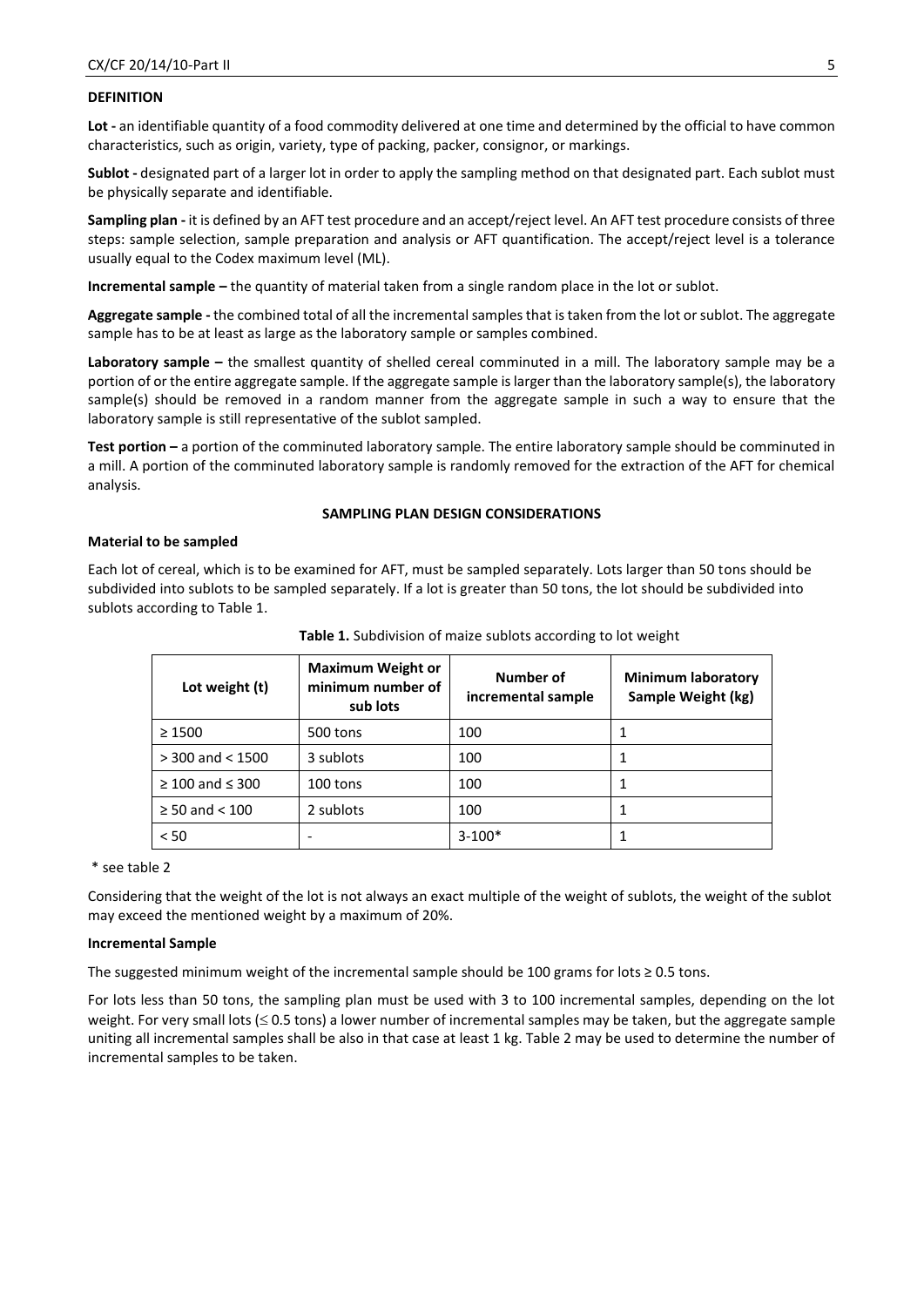| Lot weight (t)      | <b>Number of incremental</b><br>sample | <b>Minimum Laboratory</b><br>Sample Weight (kg) |  |
|---------------------|----------------------------------------|-------------------------------------------------|--|
| $\leq 0.05$         | 3                                      |                                                 |  |
| $> 0.05 - \leq 0.5$ | 5                                      |                                                 |  |
| $> 0.5 - 51$        | 10                                     |                                                 |  |
| $> 1 - 53$          | 20                                     |                                                 |  |
| $> 3 - 510$         | 40                                     |                                                 |  |
| $> 10 - 520$        | 60                                     |                                                 |  |
| $> 20 - 50$         | 100                                    |                                                 |  |

**Table 2.** Number of incremental samples to be taken depending on the weight of the lot of

# **STATIC LOTS**

A static lot can be defined as a large mass of shelled cereal contained either in a large single container such as a wagon, truck or railcar or in many small containers such as sacks or boxes and the cereal is stationary at the time a sample is selected. Selecting a truly random sample from a static lot can be difficult because all containers in the lot or sublot may not be accessible.

Taking incremental samples from a static lot usually requires the use of probing devices to select product from the lot. The probing devices should be specifically designed for the commodity and type of container. The probe should (1) be long enough to reach all products, (2) not restrict any item in the lot from being selected, and (3) not alter the items in the lot. As mentioned above, the aggregate sample should be a composite from many small incremental samples of product taken from many different locations throughout the lot.

For lots traded in individual packages, the sampling frequency (SF), or number of packages that incremental samples are taken from, is a function of the lot weight (LT), incremental sample weight (IS), aggregate sample weight (AS) and the individual packing weight (IP), as follows:

 $SF = (LT \times IS) / (AS \times IP)$ 

The sampling frequency (SF) is the number of packages sampled. All weights should be in the same mass units such as kg.

# **DYNAMIC LOTS**

Representative aggregate samples can be more easily produced when selecting incremental samples from a moving stream of shelled cereal as the lot is transferred from one location to another. When sampling from a moving stream, take small incremental samples of product from the entire length of the moving stream; composite the incremental samples to obtain an aggregate sample; if the aggregate sample is larger than the required laboratory sample(s), then blend and subdivide the aggregate sample to obtain the desired size laboratory sample(s).

Automatic sampling equipment such as a cross-cut sampler is commercially available with timers that automatically pass a diverter cup through the moving stream at predetermined and uniform intervals. When automatic sampling equipment is not available, a person can be assigned to manually pass a cup through the stream at periodic intervals to collect incremental samples. Whether using automatic or manual methods, incremental samples should be collected and composited at frequent and uniform intervals throughout the entire time the cereal flow past the sampling point.

Cross-cut samplers should be installed in the following manner: (1) the plane of the opening of the diverter cup should be perpendicular to the direction of the flow; (2) the diverter cup should pass through the entire cross-sectional area of the stream; and (3) the opening of the diverter cup should be wide enough to accept all items of interest in the lot. As a general rule, the width of the diverter cup opening should be about two to three times the largest dimensions of items in the lot.

The size of the aggregate sample (S) in kg, taken from a lot by a cross cut sampler is:

# $S = (D \times LT) / (Tx V),$

where D is the width of the diverter cup opening (cm), LT is the lot size (kg), T is interval or time between cup movement through the stream (seconds), and V is cup velocity (cm/sec).

If the mass flow rate of the moving stream, MR (kg/sec), is known, then the sampling frequency (SF), or number of cuts made by the automatic sampler cup can be computed as a function of S, V, D, and MR.

 $SF = (S \times V) / (D \times MR).$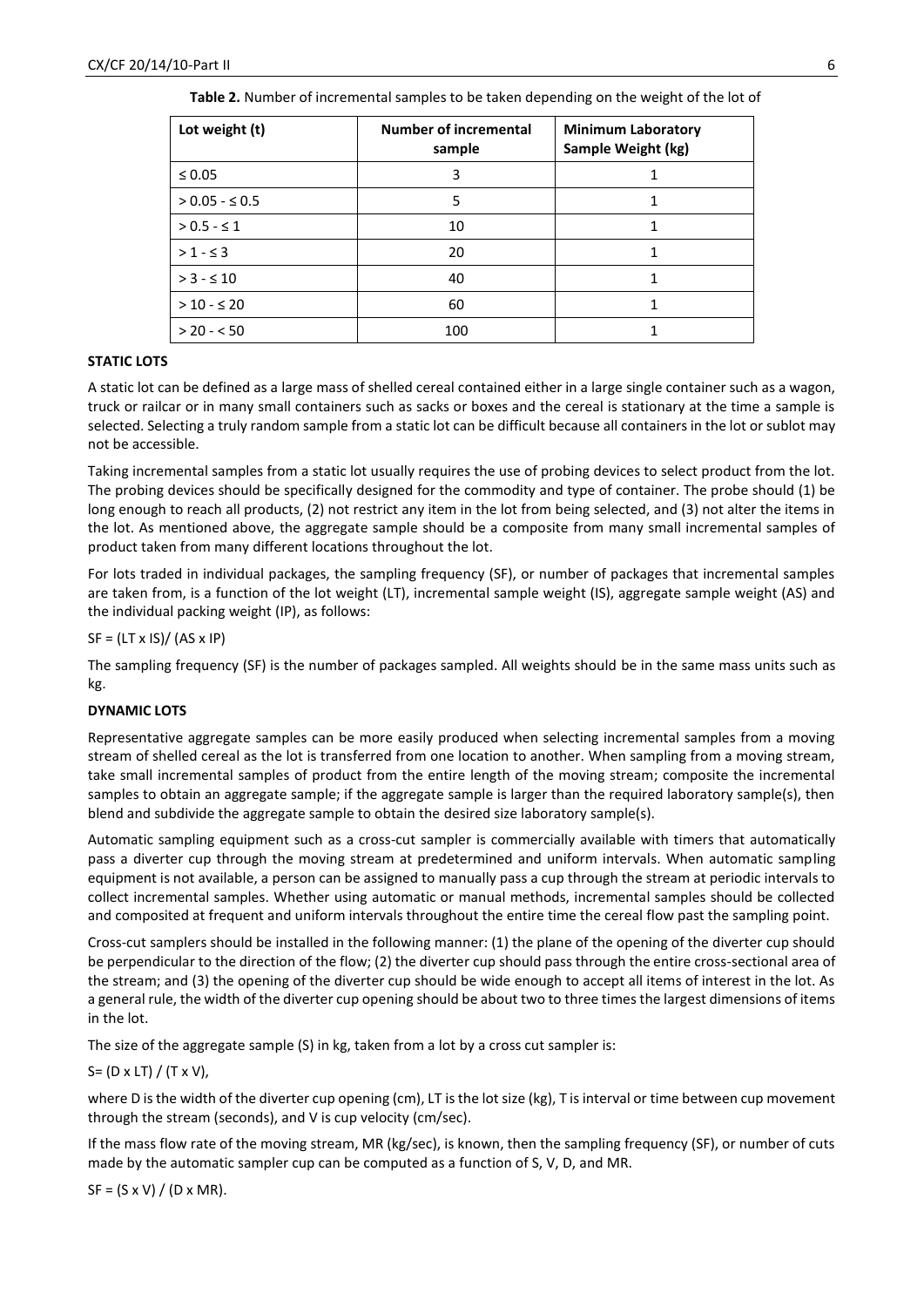#### **PACKAGING AND TRANSPORTATION OF SAMPLES**

Each laboratory sample shall be placed in a clean, inert container offering adequate protection from contamination, sunlight, and against damage in transit. All necessary precautions shall be taken to avoid any change in composition of the laboratory sample, which might arise during transportation or storage. Samples should be stored in a cool dark place.

Each laboratory sample taken for official use shall be sealed at the place of sampling and identified. A record must be kept of each sampling, permitting each lot to be identified unambiguously and giving the date and place of sampling together with any additional information likely to be of assistance to the analyst.

#### **SAMPLE PREPARATION**

Sunlight should be excluded as much as possible during sample preparation, since AFT may gradually break down under the influence of ultra-violet light. Also, environmental temperature and relative humidity should be controlled and not favor mold growth and AFT formation.

As the distribution of AFT is extremely non-homogeneous, laboratory samples should be homogenized by grinding the entire laboratory sample received by the laboratory. Homogenization is a procedure that reduces particle size and disperses the contaminated particles evenly throughout the comminuted laboratory sample.

The laboratory sample should be finely ground and mixed thoroughly using a process that approaches as complete homogenization as possible. Complete homogenization implies that particle size is extremely small, and the variability associated with sample preparation approaches zero. After grinding, the grinder should be cleaned to prevent AFT crosscontamination.

## **TEST PORTION**

The suggested weight of the test portion taken from the comminuted laboratory sample should be approximately 25 g or 50g, depending on the product analysed.

When analytical method used requests smaller test portions, this can be applied since the performance of the method still fits the purpose and does not impact the uncertainty of the result.

Procedures for selecting the test portion from the comminuted laboratory sample should be a random process. If mixing occurred during or after the comminuting process, the test portion can be selected from any location throughout the comminuted laboratory sample. Otherwise, the test portion should be the accumulation of several small portions selected throughout the laboratory sample.

It is suggested that three test portions be selected from each comminuted laboratory sample. The three test portions will be used for enforcement, appeal, and confirmation if needed.

#### **ANALYTICAL METHODS**

A criteria-based approach, whereby a set of performance criteria is established with which the analytical method used should comply, is appropriate. The criteria-based approach has the advantage that, by avoiding setting down specific details of the method used, developments in methodology can be exploited without having to reconsider or modify the specific method. A list of possible criteria and performance levels are shown in Table 3. Utilizing this approach, laboratories would be free to use the analytical method most appropriate for their facilities